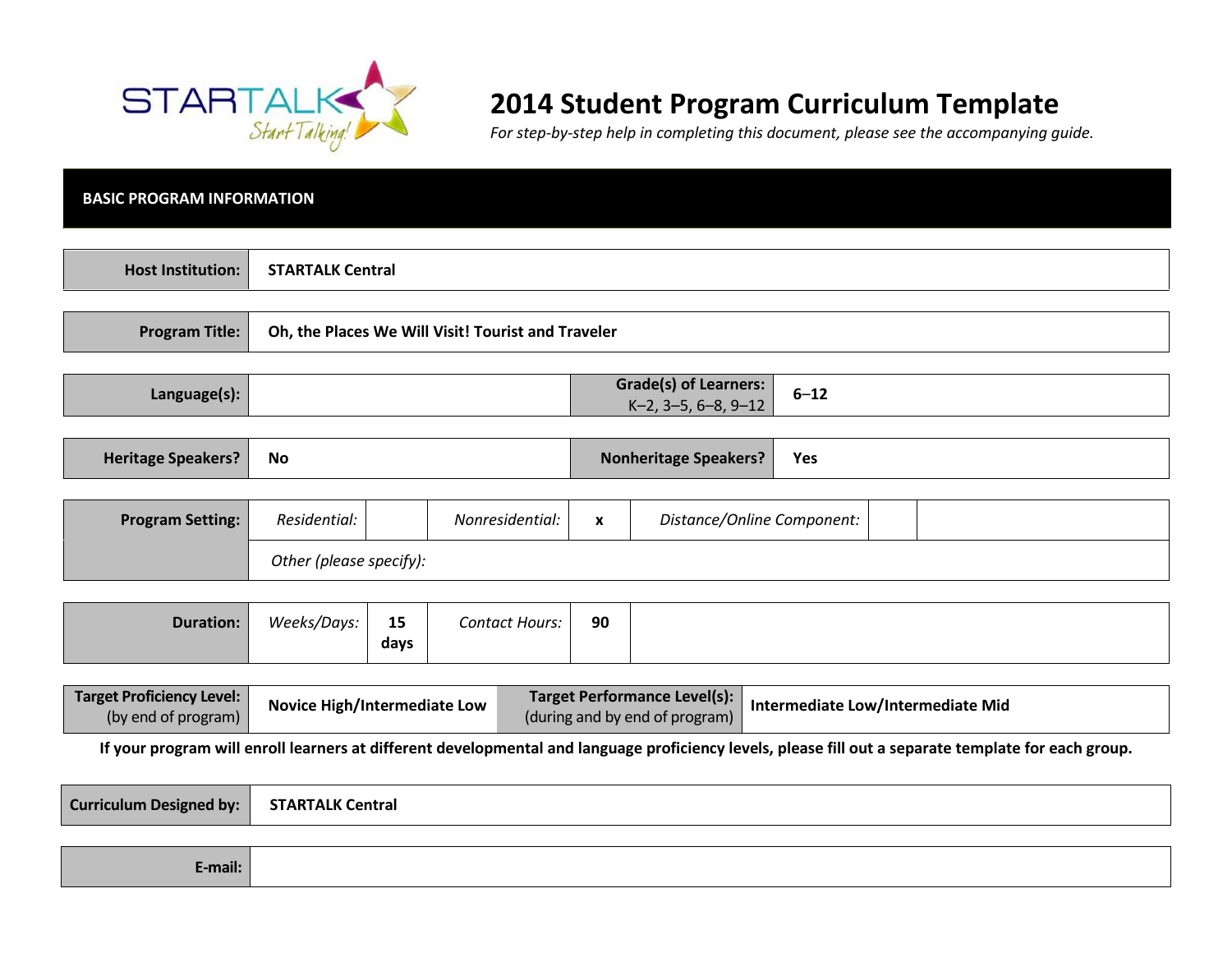#### STARTALK-endorsed Principles for Effective Teaching and Learning

- П Implementing a standards-based and thematically organized curriculum
- $\blacksquare$ Facilitating a learner-centered classroom
- $\blacksquare$ Using target language and providing comprehensible input for instruction
- П Integrating culture, content, and language in a world language classroom
- П Adapting and using age-appropriate authentic materials
- П Conducting performance-based assessment

## STAGE 1: What will learners be able to do with what they know by the end of the program?

#### Program Overview and Theme

In a paragraph, provide a brief overview of your program. What is the theme that will guide standards-based instruction and learning throughout the program? What will learners experience during the program? What do you hope learners will be able to do after the program ends?

A group of friends signed up for a trip to an area of the world where the target language is spoken. They found an exciting opportunity that they will pursue with their parents' permissions, of course. This trip goes beyond the typical sightseeing expedition. Students first spend a week traveling to interesting cities and landmarks in the country. Next, they spend three days with a local family where they can practice their language skills and gain an understanding of family life. During the stay, they write daily blog posts describing the places they saw and comparing and contrasting cities and customs. The posts include photos that document the journey. The International Rotary Club in the country where they are visiting wants them to give a lunchtime speech about their experiences. They plan to bring artifacts and photos to supplement the presentation. Afterwards, they will interact with the members by answering questions and conversing about the trip. This presentation will be part of the final STARTALK program celebration for parents, friends, and community members.

## Learning Targets

Identify the learning targets for your program. First, choose the NCSSFL-ACTFL Global Can-Do Benchmarks that are appropriate to learners' proficiency level(s) and your program goals. Then, select program specific NCSSFL-ACTFL Can-Do Statements that reflect the specific content of your program or create your own.Attention to and balance of the various modes will depend on your program goal(s). A master list of the NCSSFL-ACTFL Global Can-Do Benchmarks and Can-Do Statements is available at [https://startalk.umd.edu/resources/NCSSFL\_ACTFLCanDos.pdf]. You will then be able to use LinguaFolio® Online to document the learning targets you've selected.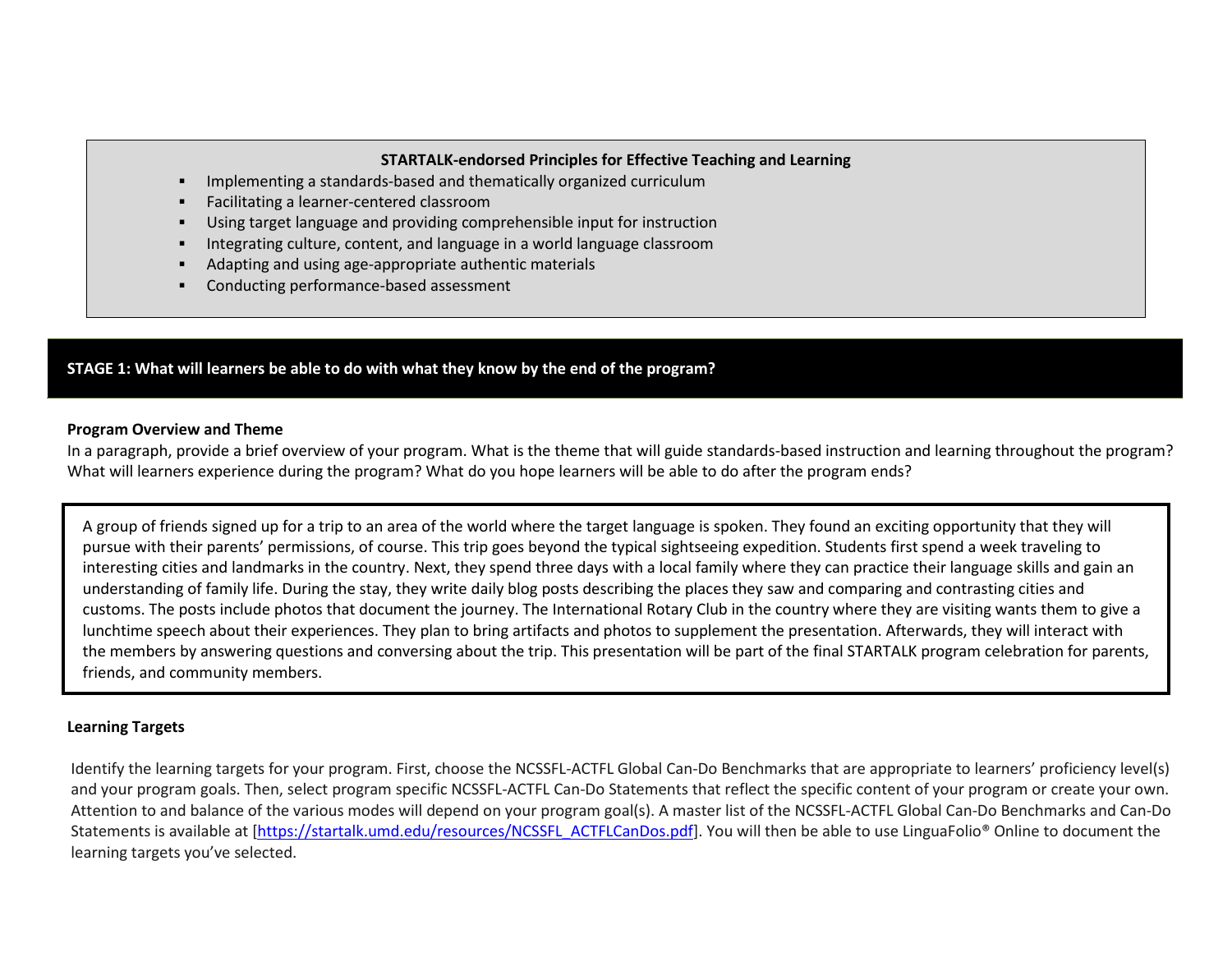## NCSSFL-ACTFL GLOBAL CAN-DO BENCHMARKS

Be sure to label the mode and proficiency level of each statement

## PROGRAM CAN-DO STATEMENTS OR NCSSFL-ACTFL CAN-DO STATEMENTS

Number the can-do statements here and then transfer to stage 3

| <b>Interpersonal Speaking</b>                                                                                                                                                                                        |                                                                                                                                                                       |  |  |  |
|----------------------------------------------------------------------------------------------------------------------------------------------------------------------------------------------------------------------|-----------------------------------------------------------------------------------------------------------------------------------------------------------------------|--|--|--|
| Novice high: I can communicate and exchange information about familiar<br>topics using phrases and simple sentences, sometimes supported by<br>memorized language. I can usually handle short social interactions in | 1. I can talk with friends and family about my likes/dislikes and my<br>reasons for signing up for a combination travel/homestay program.                             |  |  |  |
| everyday situations by asking and answering simple questions.                                                                                                                                                        | 2. I can exchange personal information with my travel companions, my<br>leaders, and my host family.                                                                  |  |  |  |
|                                                                                                                                                                                                                      | 3. I can talk about my daily routine during the homestay and compare<br>that schedule with what I normally do at home and what I am doing<br>in the STARTALK program. |  |  |  |
|                                                                                                                                                                                                                      | 4. I can talk about a few customs and traditions that I learned when<br>interacting with native speakers of the language.                                             |  |  |  |
|                                                                                                                                                                                                                      | 5. I can talk about the tourism aspects of the trip-places I visited and<br>things I did.                                                                             |  |  |  |
|                                                                                                                                                                                                                      | 6. I can talk about things to do in a city and give and ask for directions<br>for getting around a city in the foreign country/region.                                |  |  |  |
|                                                                                                                                                                                                                      | <b>Presentational Speaking</b>                                                                                                                                        |  |  |  |
| Novice high: I can present basic information on familiar topics using<br>language I have practiced, using phrases, and using simple sentences.                                                                       | 7. I can describe my summer plans for traveling and living with a family<br>in a country where the target language is spoken.                                         |  |  |  |
|                                                                                                                                                                                                                      | 8. I can describe the travel and homestay environment (where I stay,<br>conditions, expectations, travel companions, leaders).                                        |  |  |  |
|                                                                                                                                                                                                                      | 9. I can give a presentation about a famous place I visited and about an<br>experience I had during the homestay.                                                     |  |  |  |
| <b>Presentational Writing</b>                                                                                                                                                                                        |                                                                                                                                                                       |  |  |  |
| Intermediate low: I can write briefly about most familiar topics and present<br>information using a series of simple sentences.                                                                                      | 10. On a blog, I can write about a trip I took to a country where the<br>target language is spoken.                                                                   |  |  |  |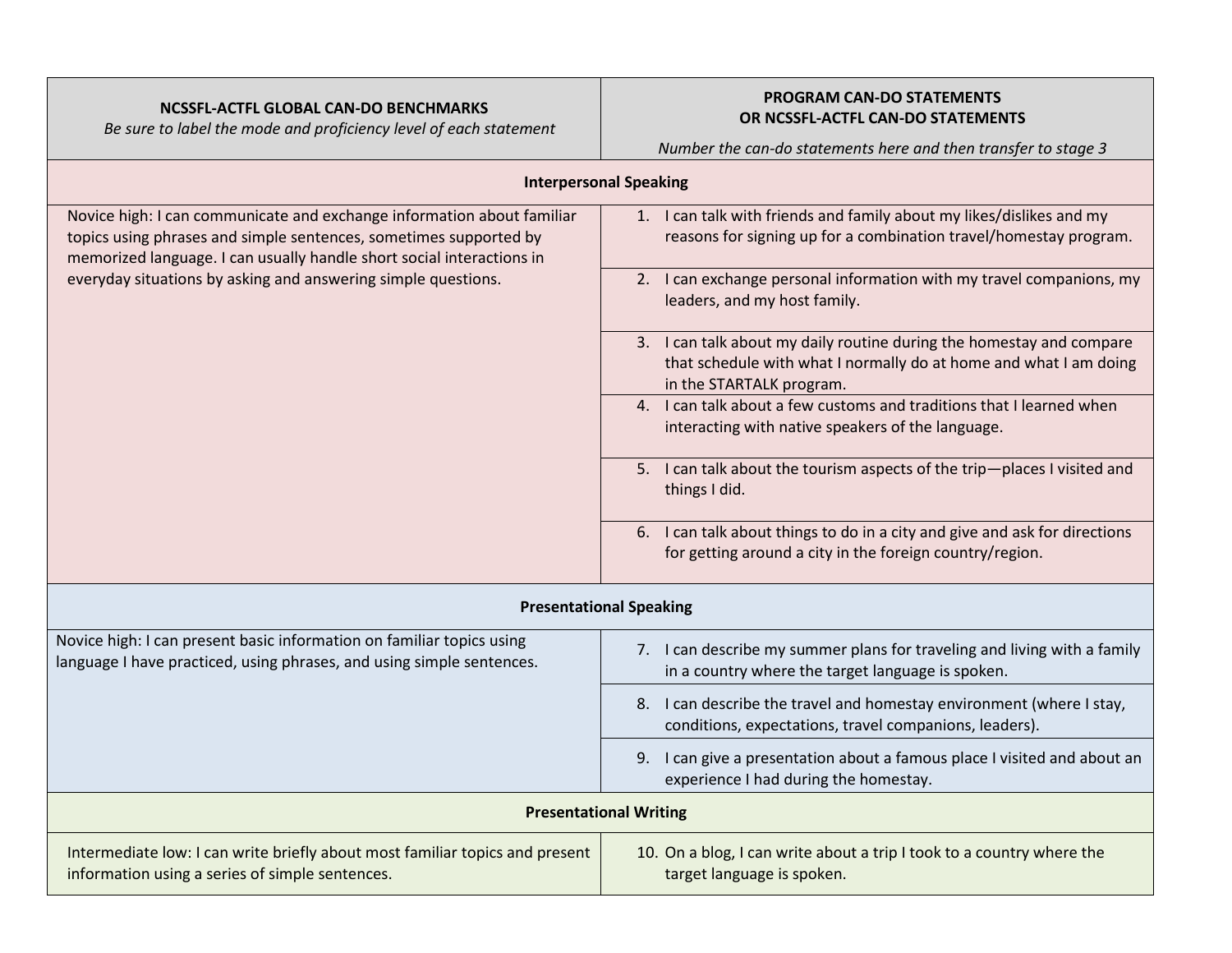|                                                                                                                           | 11. I can write about something I have learned.                                                                                                                                                |  |  |
|---------------------------------------------------------------------------------------------------------------------------|------------------------------------------------------------------------------------------------------------------------------------------------------------------------------------------------|--|--|
|                                                                                                                           | 12. I can write a draft and jot down notes for a presentation that I plan<br>to deliver verbally to the International Rotary Club members in a<br>country where the target language is spoken. |  |  |
|                                                                                                                           | <b>Interpretive Listening</b>                                                                                                                                                                  |  |  |
| Intermediate low: I can understand the main idea in short, simple                                                         | 13. I can understand simple questions about my trip.                                                                                                                                           |  |  |
| messages and presentations on familiar topics. I can understand the main<br>idea of simple conversations that I overhear. | 14. I can understand simple descriptions of the places I visited.                                                                                                                              |  |  |
|                                                                                                                           | 15. I can understand simple directions to find my way around town.                                                                                                                             |  |  |
|                                                                                                                           | <b>Interpretive Reading</b>                                                                                                                                                                    |  |  |
| Intermediate low: I can understand the main idea of short and simple texts<br>when the topic is familiar.                 | 16. I can understand personal questions asked on an application to live<br>with a host family.                                                                                                 |  |  |
|                                                                                                                           | 17. I can understand basic information on travel brochures and on<br>travel-related websites.                                                                                                  |  |  |
|                                                                                                                           | 18. I can understand blog posts about familiar topics.                                                                                                                                         |  |  |

You may add additional rows as necessary.

## STAGE 2: How will learners demonstrate what they can do with what they know by the end of the program?

#### Summative Performance Assessments

Describe the major summative performance assessments you will use for each of the three communicative modes. These assessments will provide evidence that learners have achieved the program's learning objectives.

| <b>INTERPRETIVE TASK</b>                            | <b>INTERPERSONAL TASK</b>                              | <b>PRESENTATIONAL TASK</b>                             |
|-----------------------------------------------------|--------------------------------------------------------|--------------------------------------------------------|
| Learners understand, interpret, and analyze what is | Learners interact and negotiate meaning in spoken or   | Learners present information, concepts, and ideas to   |
| heard, read, or viewed on a variety of topics.      | written conversations to share information, reactions, | inform, explain, persuade, and narrate on a variety of |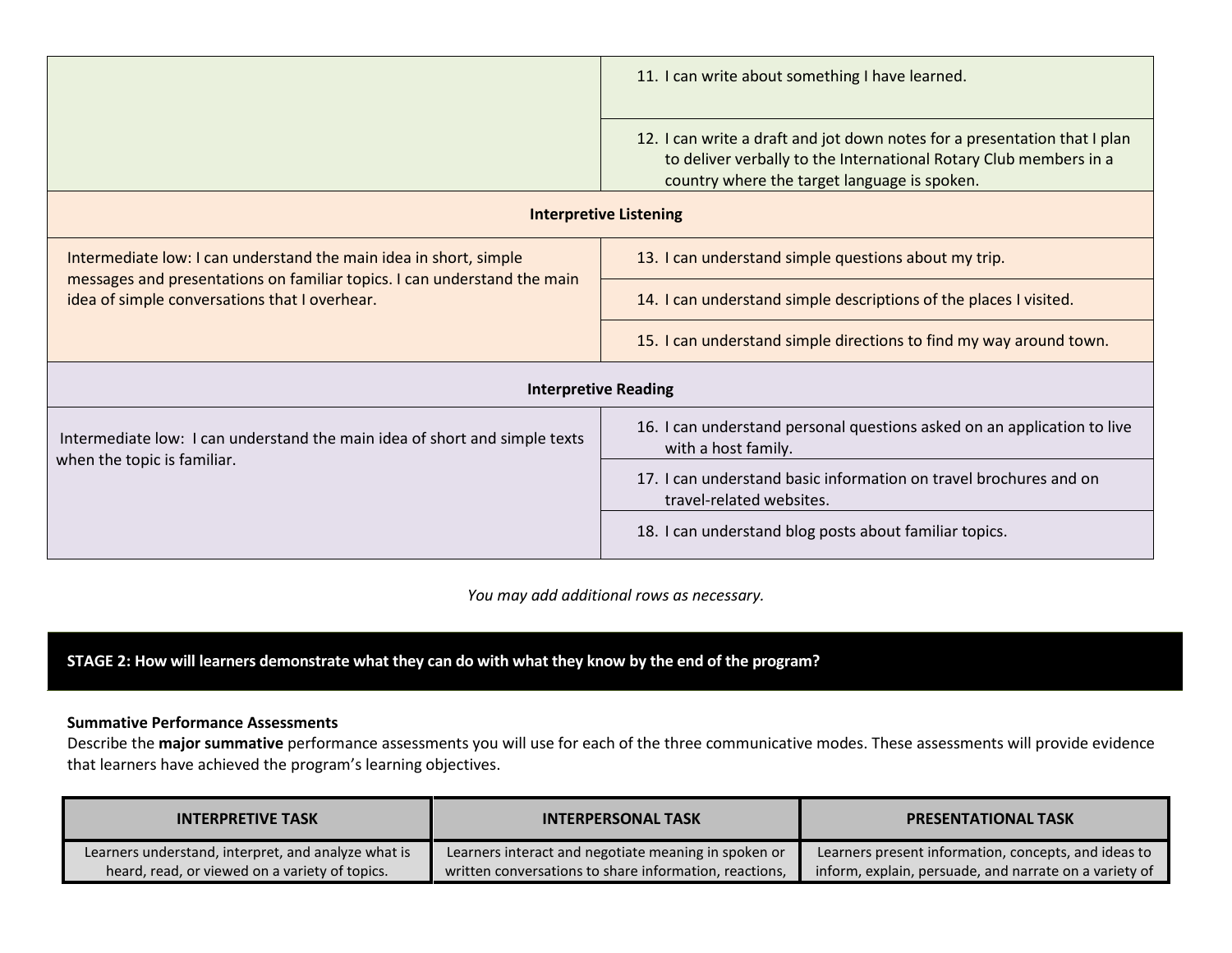|                                                                                                                                                                                                                                                                                                                                                                                                                                                                            | feelings, and opinions.                                                                                                                                                                                                                                                                                   | topics using appropriate media and adapting to various<br>audiences of listeners, readers, or viewers.                                                                                                                                                                                                                                                                                              |
|----------------------------------------------------------------------------------------------------------------------------------------------------------------------------------------------------------------------------------------------------------------------------------------------------------------------------------------------------------------------------------------------------------------------------------------------------------------------------|-----------------------------------------------------------------------------------------------------------------------------------------------------------------------------------------------------------------------------------------------------------------------------------------------------------|-----------------------------------------------------------------------------------------------------------------------------------------------------------------------------------------------------------------------------------------------------------------------------------------------------------------------------------------------------------------------------------------------------|
| After reading several brochures or perusing<br>websites that advertise summer travel<br>experiences in a country where the target<br>language is spoken, students complete an<br>organizational grid with relevant information<br>such as the locations, dates, and durations of the<br>trips, and the experiences, benefits,<br>requirements, and costs of the trips. Students<br>share the information with their parents to get<br>permission to take part in the trip. | On a daily basis, students post blog entries<br>about their experiences during the travel and<br>homestay portions of the trip. They respond to<br>posts from parents and friends. In class, they<br>compare experiences and discuss what to<br>include in the final presentation for the Rotary<br>Club. | Students make a presentation to the<br>International Rotary Club in the country where<br>the target language is spoken. They highlight<br>places they visited and what they learned about<br>the people, their customs, and their country.<br>This presentation will be given to other speakers<br>of the target language and will also be part of a<br>travel fair held at the end of the program. |

STAGE 3: What will prepare learners to demonstrate what they can do with what they know?

#### Learning Experiences

 In this section, list the major learning experiences and related evidence of learning from the beginning through the end of your unit/program. Complete the first column with the program can-dos developed or identified in stage 1. In the second column, determine the specific linguistic, cultural, and other subject matter knowledge and skills that learners will acquire as they work with your program theme. In the third column, indicate the learning experiences that will allow learners to develop these skills and knowledge so that they can perform the summative tasks identified in stage 2.

| <b>PROGRAM CAN-DO STATEMENTS</b><br>OR NCSSFL-ACTFL CAN-DO STATEMENTS<br>Learners can                                                                                                                                                        | LANGUAGE, CULTURE, CONTENT<br>Learners need to use $\dots$                                                                                                                                   | <b>MAJOR LEARNING EXPERIENCES &amp; EVIDENCE</b><br>Learners will experience and demonstrate                                                                 |  |  |
|----------------------------------------------------------------------------------------------------------------------------------------------------------------------------------------------------------------------------------------------|----------------------------------------------------------------------------------------------------------------------------------------------------------------------------------------------|--------------------------------------------------------------------------------------------------------------------------------------------------------------|--|--|
| Copy these can-dos directly from stage 1,<br>column 2. Use one row per can-do.                                                                                                                                                               | List the vocabulary, grammatical structures,<br>language chunks, cultural knowledge, and content<br>information that learners need in order to<br>accomplish the can-dos listed in column 1. | Describe the key learning<br>tasks/activities/formative assessments that<br>allow learners to demonstrate that they can<br>meet the stated can-do.           |  |  |
| Stage 3 may have more learning experiences than are possible given the time frame. The intent was to offer a representative sample knowing that<br>different programs would have to adapt to address differences in languages and materials. |                                                                                                                                                                                              |                                                                                                                                                              |  |  |
| <b>Interpersonal Speaking</b>                                                                                                                                                                                                                |                                                                                                                                                                                              |                                                                                                                                                              |  |  |
| 1. I can talk with friends and family about my<br>likes/dislikes and my reasons for signing<br>up for a combination travel/homestay                                                                                                          | Why do you want to participate in a<br>travel/homestay experience?                                                                                                                           | Teacher organizes students into "buzz groups" of<br>three or four individuals to discuss their reasons<br>for wanting to travel, the activities they want to |  |  |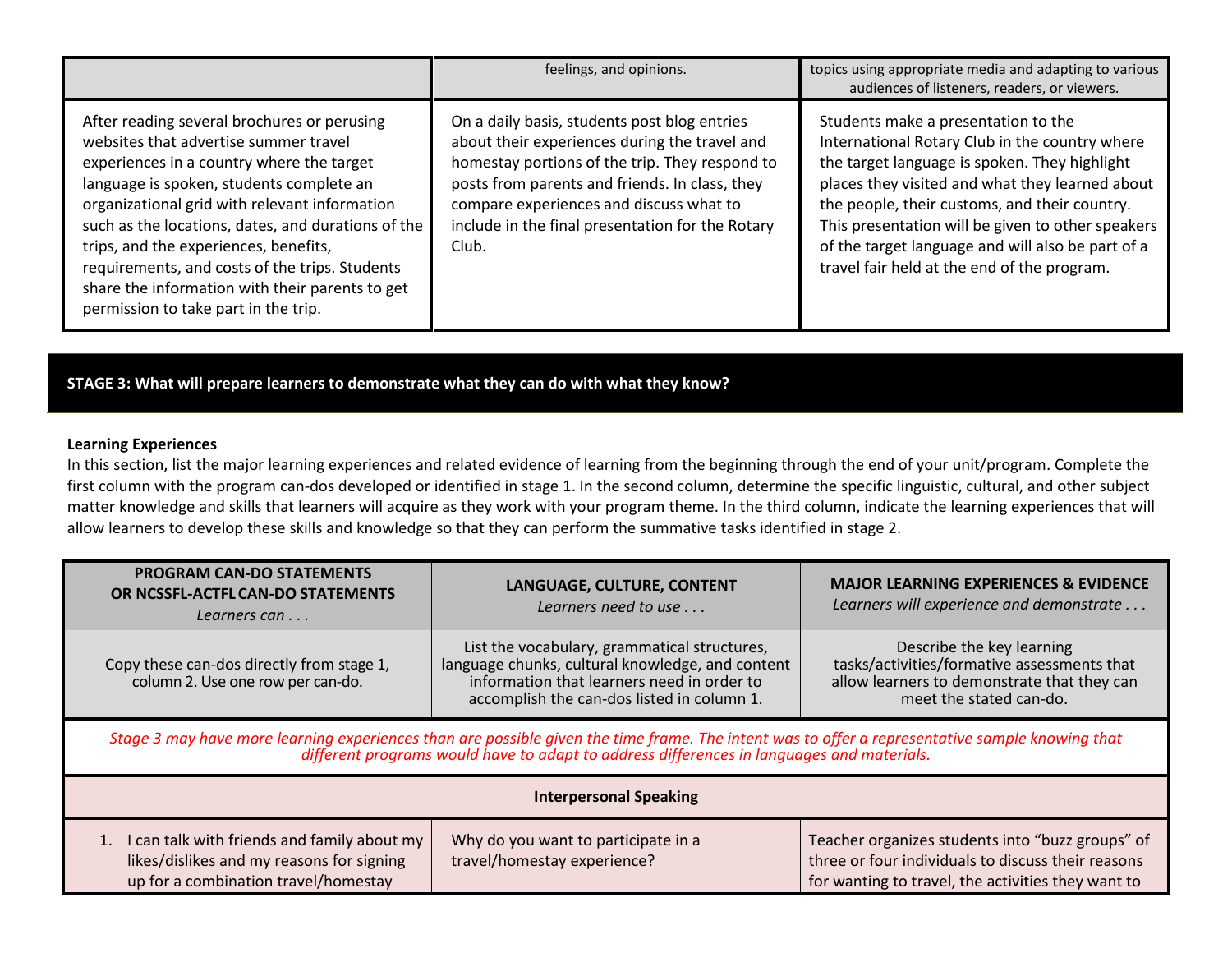| program.                                                                                                | What will you do during the travel portion? /<br>What will you do during the homestay?<br>Where will you go?<br>I want to travel/experience another culture. / I<br>want to perfect my language skills.<br>I will meet new people.<br>I will be able to use my language skills.<br>I will work with local residents.<br>I will see new places and learn about the culture.                                                                                                                                                                                                                                                                                  | participate in, and the places they would like to<br>visit. Each buzz group is assigned a specific topic<br>- reasons for travel, activities, etc. In their buzz<br>group, students discuss the assigned topic and<br>come to a decision about the top three items<br>within that category that are of interest to them.<br>One person from each group is picked randomly<br>to report the findings to the class.<br>On subsequent days, buzz groups are assigned<br>different topics to discuss in detail attempting to<br>expand on what was shared by other groups on<br>previous days.                                                                                                                                                                                                                                                          |
|---------------------------------------------------------------------------------------------------------|-------------------------------------------------------------------------------------------------------------------------------------------------------------------------------------------------------------------------------------------------------------------------------------------------------------------------------------------------------------------------------------------------------------------------------------------------------------------------------------------------------------------------------------------------------------------------------------------------------------------------------------------------------------|-----------------------------------------------------------------------------------------------------------------------------------------------------------------------------------------------------------------------------------------------------------------------------------------------------------------------------------------------------------------------------------------------------------------------------------------------------------------------------------------------------------------------------------------------------------------------------------------------------------------------------------------------------------------------------------------------------------------------------------------------------------------------------------------------------------------------------------------------------|
| 2. I can exchange personal information with<br>my travel companions, my leaders, and<br>my host family. | What is your name?<br>My name is $\dots$<br>Where are you from? / Where do you live?<br>$l$ am from $\ldots$ / I live in $\ldots$<br>What do you like to do in your free time?<br>I like to<br>What is your favorite type of music? Musical<br>group? Artist?<br>I prefer<br>Do you play sports? Which ones? Do you play on<br>a team?<br>I play / I don't play sports.<br>Do you play a musical instrument? Which one?<br>I am in a band. / I don't play an instrument.<br>Do you like to go to the movies? What is your<br>favorite type of movie? Do you have a favorite<br>actor/actress?<br>I love / I hate / I prefer<br>What languages do you speak? | On the first day of the trip, students meet and<br>greet one another. They circulate and gather<br>information about their travel companions. As<br>they learn more about their travel companions,<br>students who have three or more things in<br>common form groups and report to the whole<br>group about their commonalities and/or their<br>differences.<br>In small groups students reminisce and list<br>experiences they have had on previous vacations<br>and/or homestays. These lists are then used to<br>create "find someone who" activities in which<br>students interact to find the person in class who<br>has done a certain thing. (Did you go to the<br>movies/the museum? Yes, I went to / No, I<br>didn't go to ) In small groups students discuss<br>the activities deciding if they were funny, sad,<br>scary, awkward, etc. |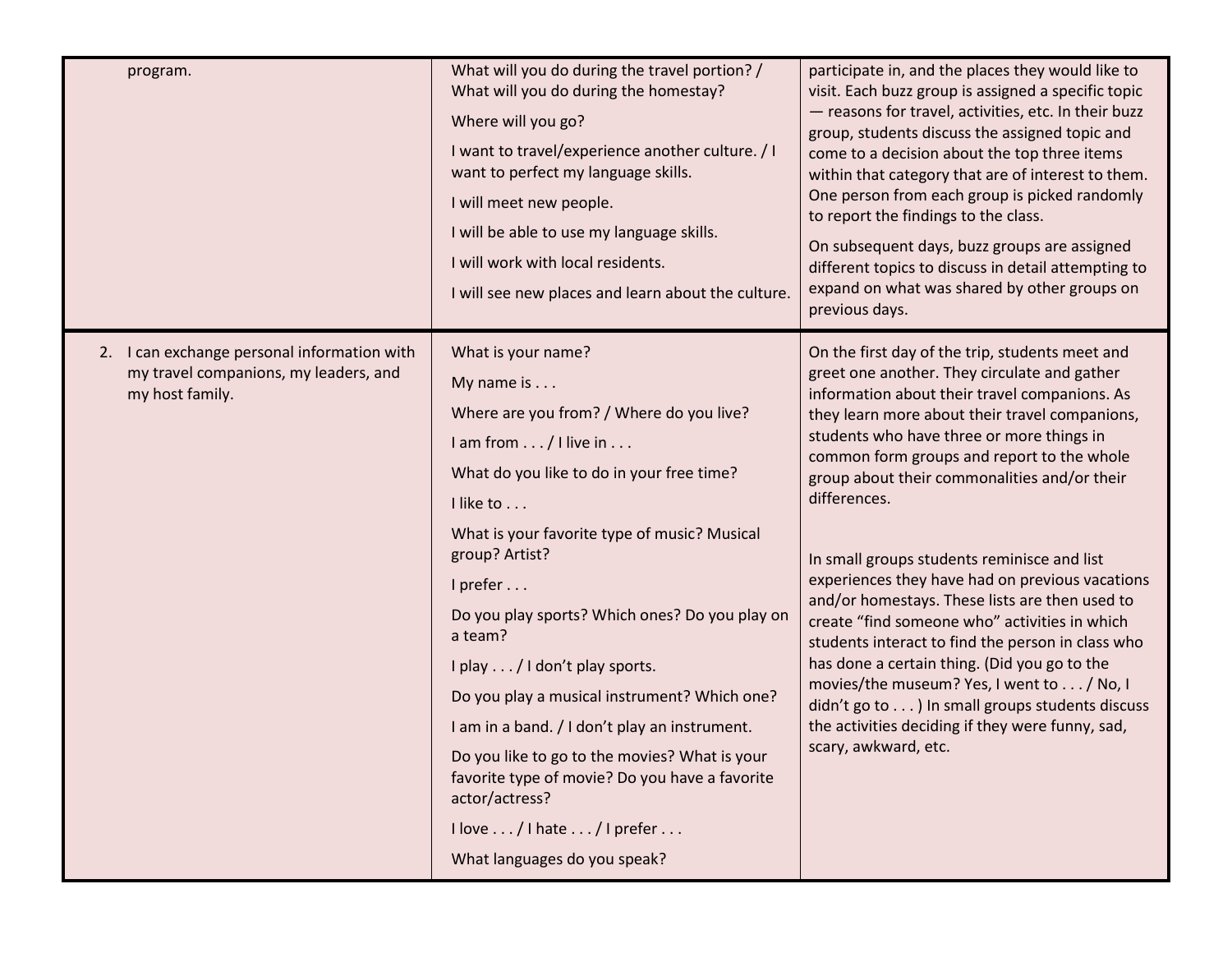|                                                                                                                                                                                | I speak                                                                                                                                                                                                                                                                                                                                                                                                                                                                                                                                                                                |                                                                                                                                                                                                                                                                                                                                  |
|--------------------------------------------------------------------------------------------------------------------------------------------------------------------------------|----------------------------------------------------------------------------------------------------------------------------------------------------------------------------------------------------------------------------------------------------------------------------------------------------------------------------------------------------------------------------------------------------------------------------------------------------------------------------------------------------------------------------------------------------------------------------------------|----------------------------------------------------------------------------------------------------------------------------------------------------------------------------------------------------------------------------------------------------------------------------------------------------------------------------------|
| I can talk about my daily routine during<br>3.<br>the homestay and compare that schedule<br>with what I normally do at home and<br>what I am doing in the STARTALK<br>program. | Daily activities (get up, bathe, dress, eat<br>breakfast, go to school/work/activities, play<br>sports/music/video games, eat dinner, watch<br>television, chat with friends on an electronic<br>device, go to bed)<br>At home, I usually<br>With my host family, I have a different schedule.<br>Time (24-hour clock)<br>Sequencing expressions<br>Vocabulary describing typical travel/family<br>activities<br>I wake up at<br>I have breakfast at in<br>In the morning, I first<br>In the afternoon, I<br>In the evening, $l \ldots$<br>Ride on the bus<br>Sightsee<br>Hike<br>Work | In pairs, students create Venn diagrams to<br>illustrate similarities and differences between<br>their daily schedules at home and abroad. They<br>display their diagrams and talk about an ideal<br>daily schedule, which might be one that blends<br>elements of both cultures.                                                |
| 4. I can talk about a few customs and<br>traditions that I learned when interacting<br>with native speakers of the language.                                                   | Vocabulary will depend on the country and its<br>customs                                                                                                                                                                                                                                                                                                                                                                                                                                                                                                                               | Team word webbing: In small groups, students<br>brainstorm a concept map. They contribute ideas<br>verbally and assign one team member to record<br>their ideas on a piece of chart paper. They talk<br>about the main concepts, supporting details, and<br>the relationships between target language<br>customs and traditions. |
| I can talk about the tourism aspects of the<br>5.<br>trip-places I visited and things I did.                                                                                   | Names of famous sites in the country/region<br>Descriptive adjectives                                                                                                                                                                                                                                                                                                                                                                                                                                                                                                                  | Students each receive a card with the name of a<br>famous site in a country where the target<br>language is spoken. They circulate to ask and                                                                                                                                                                                    |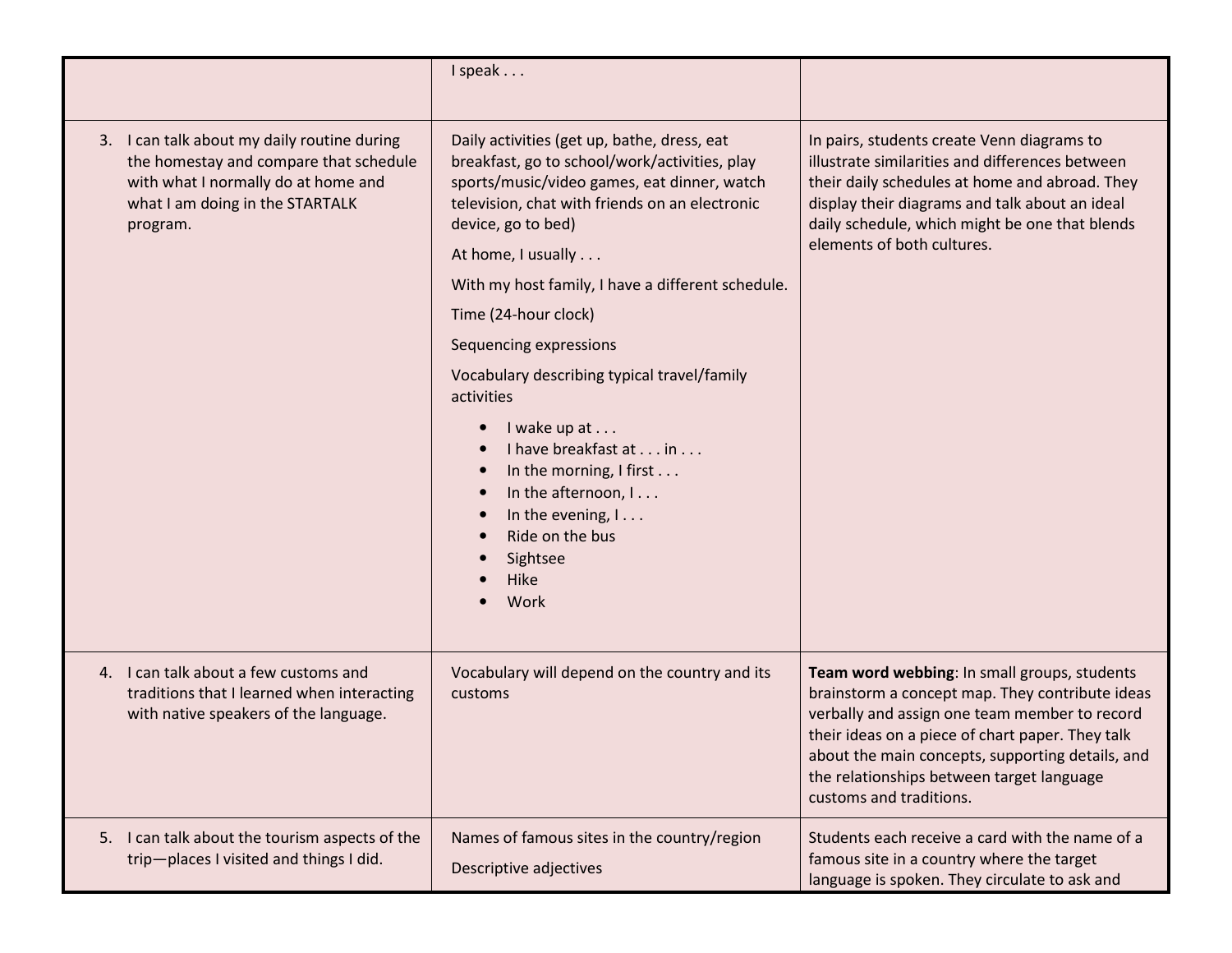|                                                                                                                                          | Did you see? I saw<br>Did you visit? I visited<br>Did you climb? I climbed<br>Did you hike? I hiked<br>What pictures did you take? I took pictures<br>$of \ldots$<br>What did you learn? I learned about the history<br>$of \ldots$<br>Why is famous? It is famous for                                                                                                                                                                                        | answer questions about the sites that their<br>classmates have. They must ask at least five<br>questions before they guess the name of the<br>place. When they correctly guess a site, they<br>collect that card. Students who surrender their<br>cards, select another card from the pile of extra<br>cards in the classroom.<br>Working in pairs, students create a collage of<br>famous places in a country where the target<br>language is spoken. They join with a different pair<br>to ask and answer questions about the sites. |  |  |
|------------------------------------------------------------------------------------------------------------------------------------------|---------------------------------------------------------------------------------------------------------------------------------------------------------------------------------------------------------------------------------------------------------------------------------------------------------------------------------------------------------------------------------------------------------------------------------------------------------------|----------------------------------------------------------------------------------------------------------------------------------------------------------------------------------------------------------------------------------------------------------------------------------------------------------------------------------------------------------------------------------------------------------------------------------------------------------------------------------------------------------------------------------------|--|--|
| 6. I can talk about things to do in a city and<br>give and ask for directions for getting<br>around a city in the target country/region. | Names of places in a city in the target<br>country/region<br>Vocabulary reflecting activities one might do in a<br>city in the target country/region<br>What would you like to do?<br>I would like to<br>I prefer<br>I don't like<br>How do I find $\ldots$ ?<br>Where is located?<br>Can you please give me directions to<br>Sequence expressions (first, next, then, finally)<br>Turn right/left<br>Go straight<br>Corner<br>Continue for blocks/kilometers | Students are given sentences about possible<br>activities that they might do in a city. They decide<br>what they want to do and then work with a map<br>to decide the order of the day's activities.                                                                                                                                                                                                                                                                                                                                   |  |  |
| <b>Presentational Speaking</b>                                                                                                           |                                                                                                                                                                                                                                                                                                                                                                                                                                                               |                                                                                                                                                                                                                                                                                                                                                                                                                                                                                                                                        |  |  |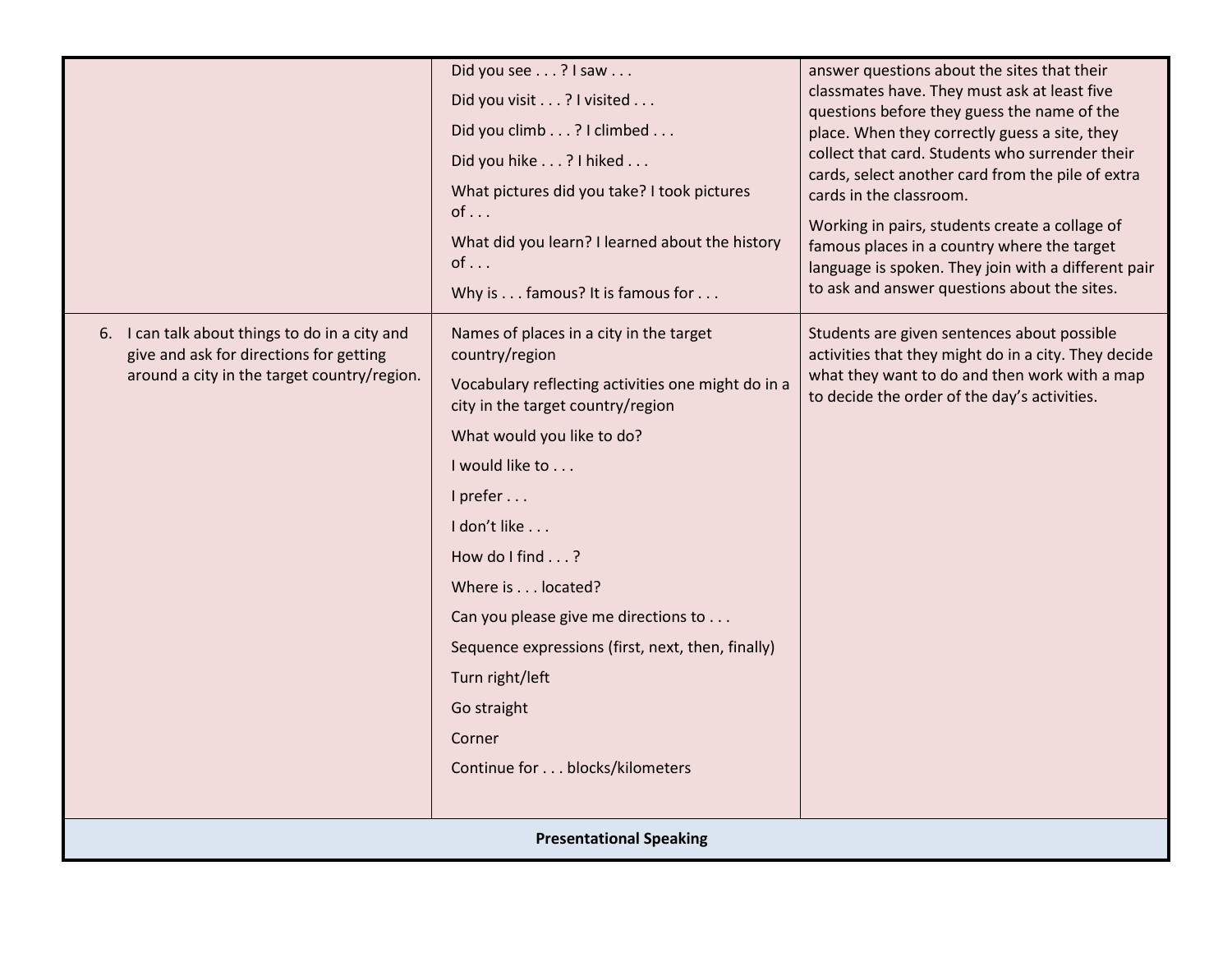| 7. I can describe my summer plans for<br>traveling and living with a family in a<br>country where the target language is<br>spoken. | I want to because<br><b>Travel abroad</b><br>Explore new places<br>Perfect my target language skills<br>Hike, walk/trek, swim<br>Learn about the people and customs in a<br>country where the target language is spoken | Students create a concept map that outlines their<br>summer plans and their reasons for traveling.<br>They then assemble an electronic poster<br>EduGlogster (edu.glogster.com/) with information<br>they brainstormed.                                                                                                                                                                                                                                                                                                                                                                                                                                                                                                                                                                                                 |
|-------------------------------------------------------------------------------------------------------------------------------------|-------------------------------------------------------------------------------------------------------------------------------------------------------------------------------------------------------------------------|-------------------------------------------------------------------------------------------------------------------------------------------------------------------------------------------------------------------------------------------------------------------------------------------------------------------------------------------------------------------------------------------------------------------------------------------------------------------------------------------------------------------------------------------------------------------------------------------------------------------------------------------------------------------------------------------------------------------------------------------------------------------------------------------------------------------------|
| 8. I can describe the travel and homestay<br>environment (where I stay, conditions,<br>expectations, travel companions, leaders).   | Hotel room<br>Single/double bed<br>Bathroom<br>Telephone<br>Luxurious/simple<br>Amenities/few amenities<br>Lights out at<br>Wake up call at<br>Physical and personality descriptors                                     | Students record a daily reflection using<br>http://vocaroo.com and then e-mail the sound file<br>to family and friends. They begin with a<br>description of their living conditions and on<br>subsequent days talk about the rules and<br>expectations, their new friends (traveling<br>companions), and their leaders.<br>Working in groups, students go online to locate<br>appropriate hotels. Each group selects what they<br>feel is the best choice and then prepares a brief<br>presentation to give to the other groups. The class<br>votes on the best option.<br>Each student goes online to select a housing<br>option for the homestay. The students also invent<br>the perfect imaginary family for them. In small<br>groups they share information about where they<br>will live and their host families. |
| 9. I can give a presentation about a famous<br>place I visited and about an experience I<br>had during the homestay.                | I visited<br>It is located near, close to, far from, etc.<br>It is made of rock, bronze, steel, etc.<br>It is circular, square, rectangular, spread out,<br>small, big, etc.                                            | Students assemble an electronic photo album of<br>the sites they visit while traveling and when in the<br>homestay. They record a travelogue with<br>descriptions of the landmarks and places,<br>including personal comments and preferences.                                                                                                                                                                                                                                                                                                                                                                                                                                                                                                                                                                          |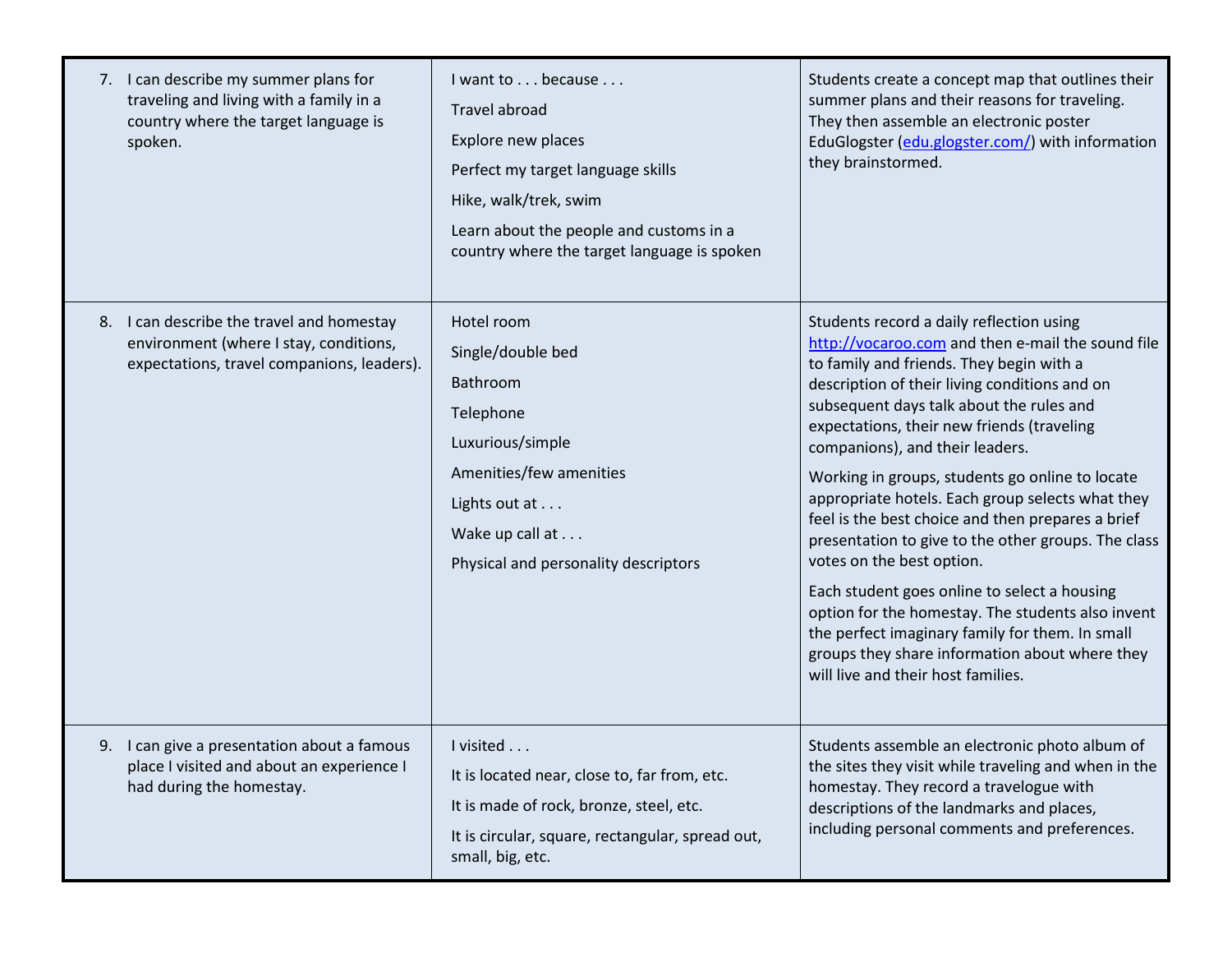|                                                                                                                                      | It was exciting, boring, interesting, unusual,<br>historical, political, beautiful, peaceful, noisy,              | Students create a brief documentary that<br>highlights the sites they found most interesting                                                                  |
|--------------------------------------------------------------------------------------------------------------------------------------|-------------------------------------------------------------------------------------------------------------------|---------------------------------------------------------------------------------------------------------------------------------------------------------------|
|                                                                                                                                      | etc.                                                                                                              | during the summer travel/homestay experience.                                                                                                                 |
|                                                                                                                                      | I visited                                                                                                         |                                                                                                                                                               |
|                                                                                                                                      | It is located in near                                                                                             | Each student posts one image with the intent of                                                                                                               |
|                                                                                                                                      | lsaw                                                                                                              | doing a podcast about that image. Once the initial<br>recording is made, three additional students must                                                       |
|                                                                                                                                      | I spent time                                                                                                      | comment or ask questions. The original author                                                                                                                 |
|                                                                                                                                      | Some interesting facts are                                                                                        | then records the final podcast incorporating the<br>additional detail suggested by others.                                                                    |
|                                                                                                                                      |                                                                                                                   |                                                                                                                                                               |
|                                                                                                                                      | <b>Presentational Writing</b>                                                                                     |                                                                                                                                                               |
| 10. On a blog, I can write about a trip I took to                                                                                    | Daily travel/homestay activities                                                                                  | Students write blog posts nightly about the day's                                                                                                             |
| a country where the target language is<br>spoken.                                                                                    | Descriptions (appearance and personality) of<br>traveling companions and leaders                                  | itinerary and activities. They comment on their<br>experiences and their preferences.                                                                         |
|                                                                                                                                      | Daily schedule                                                                                                    |                                                                                                                                                               |
|                                                                                                                                      | <b>Sites visited</b>                                                                                              |                                                                                                                                                               |
|                                                                                                                                      | Interesting facts and cultural understandings<br>acquired                                                         |                                                                                                                                                               |
| 11. I can write about something I have<br>learned.                                                                                   | Characteristics of host family members<br>(descriptive phrases of appearances and<br>personalities)               | Students work in groups using a site like<br>voicethread.com to post images and reflect on a<br>typical day. They write their initial comments.               |
|                                                                                                                                      | Daily schedule while living with host family                                                                      | Other students read what is posted, write follow-<br>up questions, and write additional thoughts based                                                        |
|                                                                                                                                      | The family's daily life is similar to/different than<br>my life at home.                                          | on their experiences.                                                                                                                                         |
|                                                                                                                                      | Feelings about the experience (excited, scared,<br>comfortable, uncomfortable, interesting, hectic,<br>fun, etc.) |                                                                                                                                                               |
| 12. I can write a draft and jot down notes for<br>a presentation that I plan to deliver<br>verbally to the International Rotary Club | Target county/region products and practices<br>Personal feelings about the trip and the                           | Students prepare a digital presentation that they<br>will give to the International Rotary Club members<br>in the country/region where the target language is |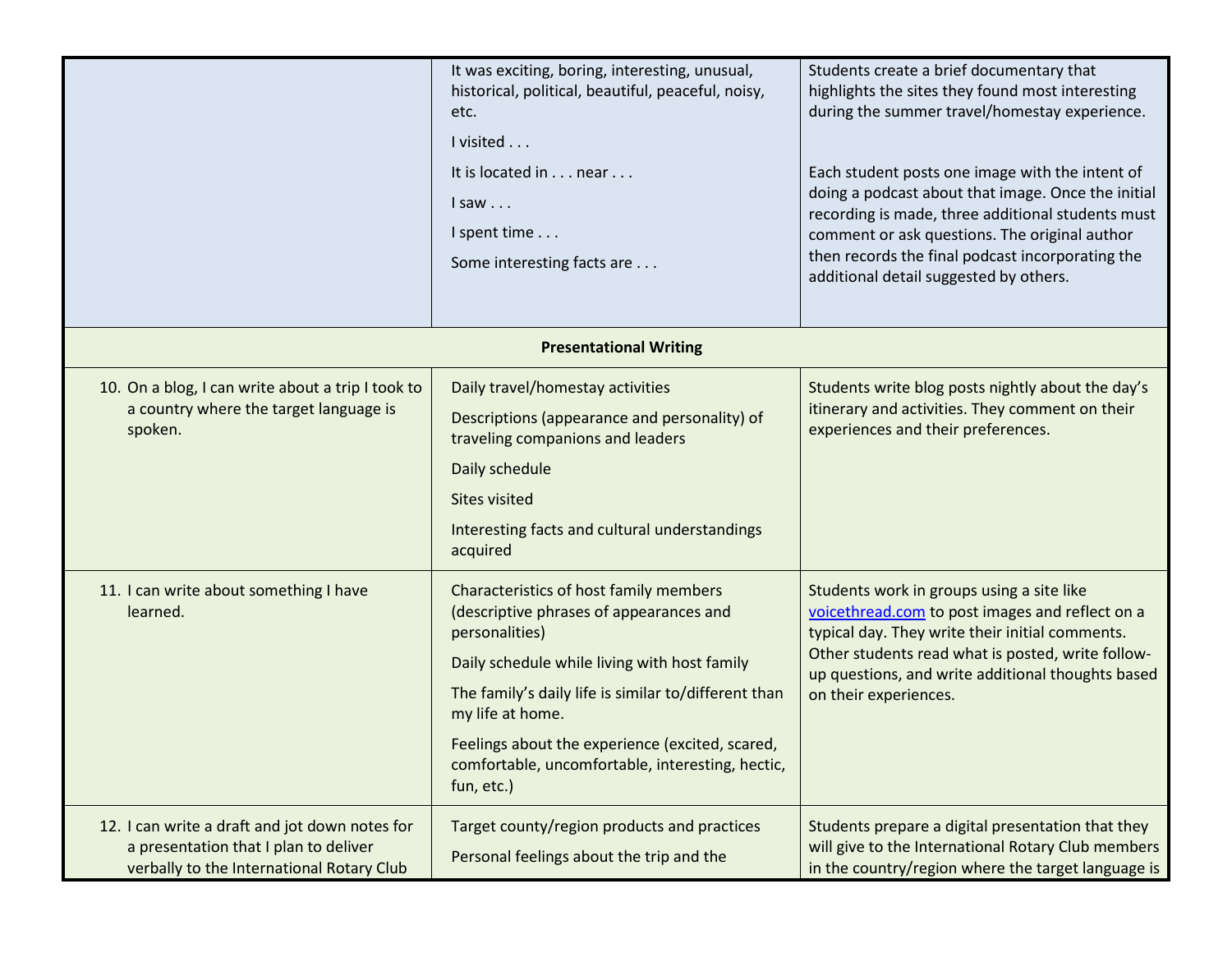| members in a country where the target<br>language is spoken.          | experiences                                                                                                                                  | spoken. They write outlines and notes to help<br>them remember to include in their presentations<br>important information and reactions to the<br>experiences they had. This presentation will also<br>be shared at the travel fair held at the end of<br>STARTALK camp.                                                                                                                                                                                                                        |
|-----------------------------------------------------------------------|----------------------------------------------------------------------------------------------------------------------------------------------|-------------------------------------------------------------------------------------------------------------------------------------------------------------------------------------------------------------------------------------------------------------------------------------------------------------------------------------------------------------------------------------------------------------------------------------------------------------------------------------------------|
|                                                                       | <b>Interpretive Listening</b>                                                                                                                |                                                                                                                                                                                                                                                                                                                                                                                                                                                                                                 |
| 13. I can understand simple questions about<br>my trip.               | Names of activities/places visited<br>Time expressions using the 24-hour clock<br>Sequencing expressions<br>In the morning/afternoon/evening | Each day students listen for the time of events<br>and fill in a graphic organizer with the<br>information.<br>Students use the information they hear to create<br>their own daily schedules, making sure that they<br>have recorded times when the group does<br>something together.<br>Students listen to travel announcements of<br>various types-schedules, days and dates, hours<br>of operation-and indicate when certain events<br>occur.                                                |
| 14. I can understand simple descriptions of<br>the places I visited.  | Name of site<br>Location<br>Geographical characteristics<br>Descriptive expressions                                                          | Working in pairs, students identify various places<br>visited on the trip from verbal descriptions. The<br>pairs of students then assemble a collage based<br>on the descriptions. They share their collages on<br>the group travel wiki or blog.                                                                                                                                                                                                                                               |
| 15. I can understand simple directions to find<br>my way around town. | Sequence expressions (first, next, then, finally)<br>Turn right/left<br>Go straight<br>Corner<br>Continue for blocks/kilometers              | Listening to verbal directions, students identify<br>places that they might want to visit in a particular<br>city.<br>Students take part in geocaching or a similar type<br>of scavenger hunt to find artifacts associated with<br>travel. Students determine where they will "hide"<br>an item and create clues so that others can find<br>that item. This can be done on campus if that is<br>feasible or virtually. When the student finds the<br>item, they record where the item was found |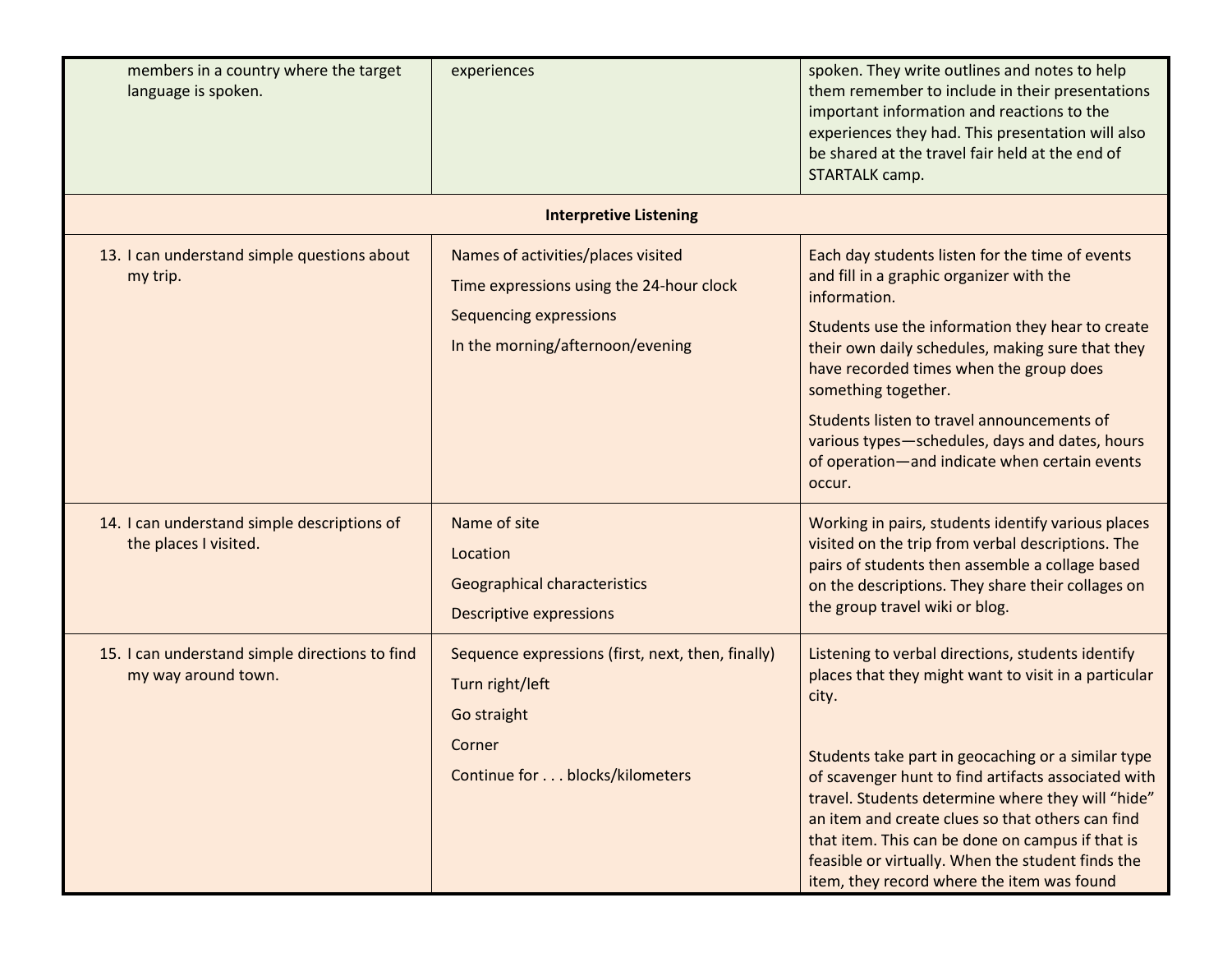|                                                                                                   |                                                                                                                                                                                                    | leaving the actual or virtual item in place for the<br>next group to find.                                                                                                                                                                                                                                                                                                                                                                                                         |  |
|---------------------------------------------------------------------------------------------------|----------------------------------------------------------------------------------------------------------------------------------------------------------------------------------------------------|------------------------------------------------------------------------------------------------------------------------------------------------------------------------------------------------------------------------------------------------------------------------------------------------------------------------------------------------------------------------------------------------------------------------------------------------------------------------------------|--|
| <b>Interpretive Reading</b>                                                                       |                                                                                                                                                                                                    |                                                                                                                                                                                                                                                                                                                                                                                                                                                                                    |  |
| 16. I can understand personal questions<br>asked on an application to live with a host<br>family. | <b>Name</b><br>Age<br>Address<br>E-mail<br>Gender<br>Preferences<br>Reasons for participating in the travel/homestay<br>program                                                                    | Students complete a personal profile for the<br>homestay portion of the trip. This will be shared<br>with the host family.                                                                                                                                                                                                                                                                                                                                                         |  |
| 17. I can understand basic information on<br>travel brochures and on travel-related<br>websites.  | Location<br>Itinerary<br>Schedule<br>Cost<br>Dates<br>Requirements                                                                                                                                 | Jigsaw: Teacher divides the class into groups of<br>three or four. Each group is in charge of scanning<br>different web sites for travel opportunities in a<br>country where the target language is spoken. (The<br>teacher bookmarks the sites on Diigo<br>(https://www.diigo.com/) or a similar site for<br>students to use.) Students fill in a grid with<br>relevant information for the class (location,<br>itinerary, requirements, cost, duration, tourist<br>sites, etc.). |  |
| 18. I can understand blog posts about familiar<br>topics.                                         | Names and descriptions of monuments/sites<br>that students will visit during the<br>travel/homestay program<br>Daily schedule while living with host family<br>Descriptions of host family members | Students read classmates' blogs and respond to<br>two posts per day.<br>Students read authentic target language blogs<br>that comment on travel homestays and respond<br>to questions in English.                                                                                                                                                                                                                                                                                  |  |

You may add additional rows as necessary.

## Materials & Other Resources

Describe the primary resources that you plan to use for the program. Be specific so that these resources can be shared with other programs.